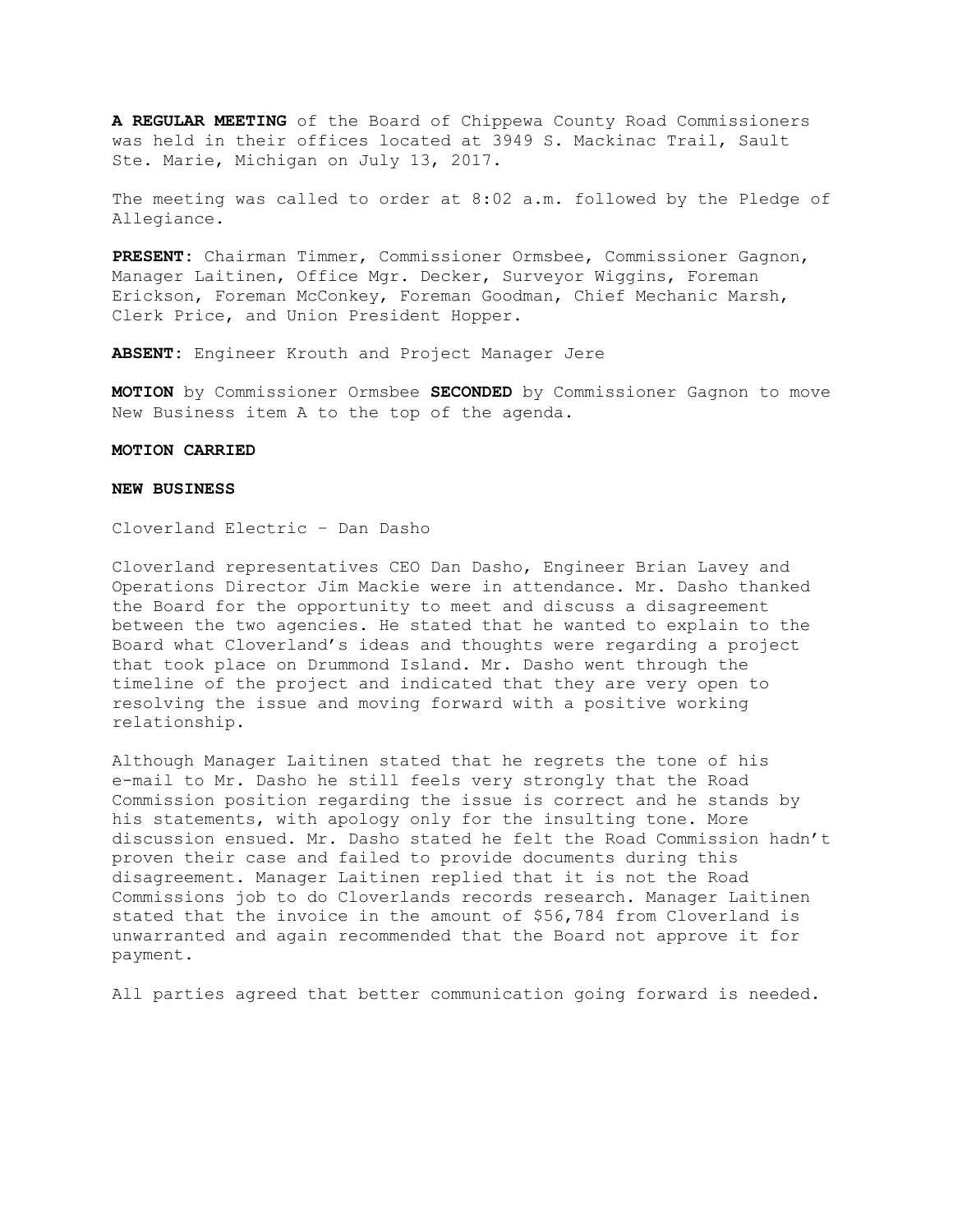**MOTION** by Commissioner Ormsbee **SECONDED** by Commissioner Gagnon that the Payroll in the amount of \$146,293.40 and Vouchers in the amount of \$823,987.68 be approved and authorized for payment from the County Road Fund subject to audit.

#### **MOTION CARRIED**

**MOTION** by Commissioner Gagnon **SECONDED** by Commissioner Ormsbee to approve the minutes from the Regular Meeting held on June 29, 2017.

## **MOTION CARRIED**

**PUBLIC COMMENTS** Sugar Island Township Supervisor Roy thanked the staff for doing a great job. He asked if the Township could receive an e-mailed copy of the meeting minutes.

#### **STAFF REPORTS**

Foreman McConkey

- Most had a nice break over the Holiday.
- Spring Bay Road Brushing and silt fence application.
- Mechanic Fegan doing general maintenance, staying busy.
- Brush Hog was moved to the West end.

Foreman Erickson

- Took delivery of the new mowing equipment, it was put to work that same day and is working great.
- Dragging gravel roads, the continuous rain is causing a lot of rutting and chuck holes.
- Patching sinkholes.
- Lockhart Road culvert replacement.
- Garage Maintenance.

Chairman Timmer asked how much ground is covered each day with the mower. Foreman Erickson answered that it depends on conditions but generally about 16 miles a day.

Foreman Goodman

- Continuous and heavy rains, the West end is wet!
- New Tractor is in use.
- Case Brush Hog is running on Tilson Rd.
- Dryberg Road project being put off due to the wet conditions.
- Dealing with washout's and beaver problems.

Surveyor Wiggins

- Staked Lockhart Road.
- Set clearing limits for Spring Bay Road.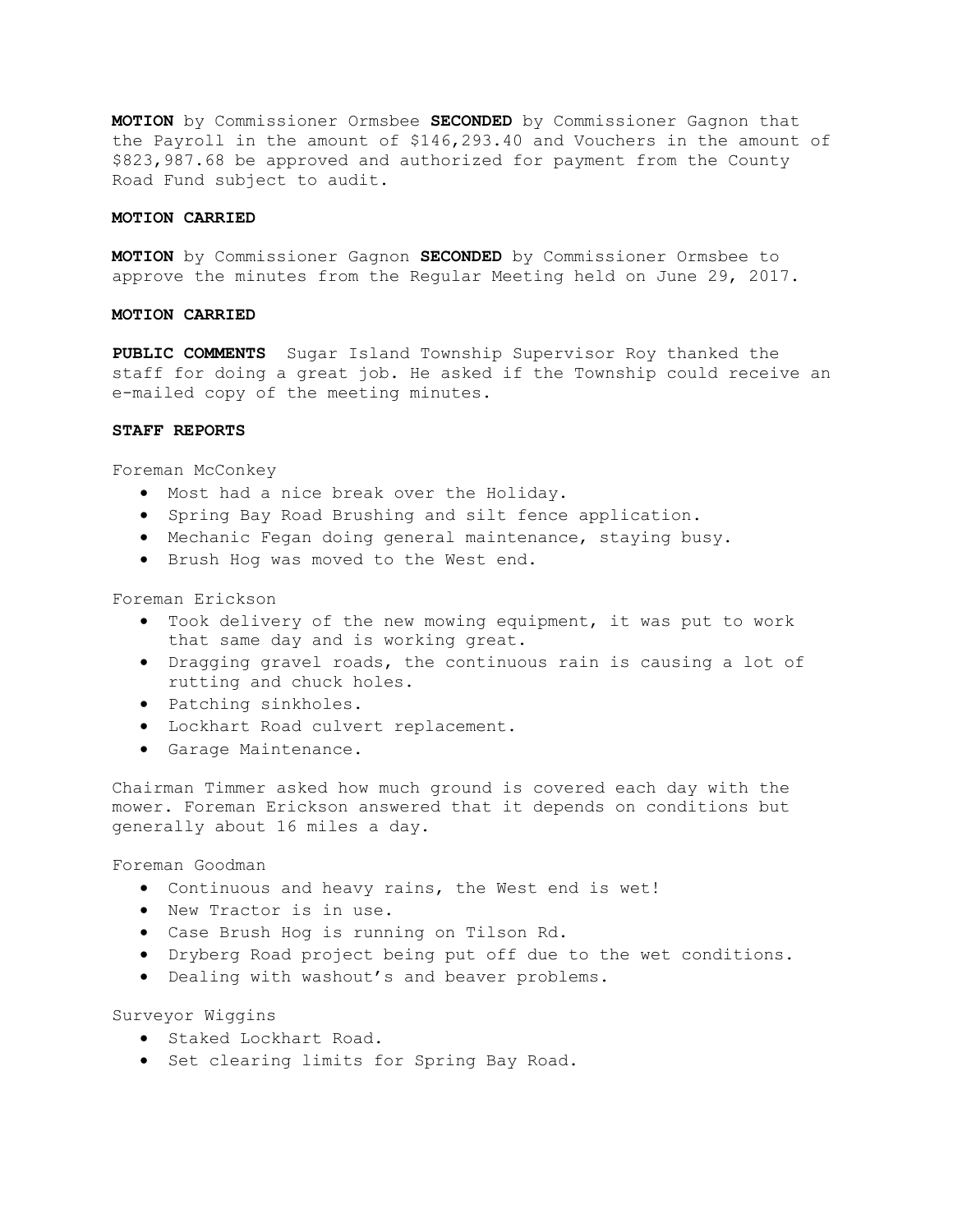Chairman Timmer interjected that it would be helpful to have the project sites marked on the Conference Room map.

Office Manager Decker

- Healthcare research and meeting with the Union on the Insurance renewal.
- Pension communications.
- Working with Retiree's and Empower on Deffered Comp withdrawal requests.
- Working on guardrail stock and supplies. Manager Decker indicated that we are in the process of checking our guardrail and replacing or repairing where needed.
- Office Mgr. Decker informed the Board that there will be an Active Shooter/Safety training here on the morning of August  $25<sup>th</sup>$ .
- Office Manager Decker also told the Board that Jolene Christine with Empower will be continuing her garage visits the week of July 25th.

Chief Mechanic Marsh

- Took delivery of newly purchased mowing equipment. It was gone through and received general maintenance. It's out and operating.
- Shop is staying busy.

Union President Hopper

- Mentioned that having the new mowing equipment is great but takes personal away from the Brush Hog.
- Inquired about repairs to Ranger Rd. Manager Laitinen indicated that he has contacted the Township but they were not interested in a project right now. He also noted that this road is eligible for Federal Aid money so perhaps something will come of that.

Manager Laitinen

- Met with the new Union BA, he seems knowledgeable and we are looking forward to working with him.
- Had a great vacation.
- Weather has been causing projects delays. Bigger earthwork jobs had to wait.
- New mowing equipment is cutting in the Brimley and Rudyard areas.
- Paving projects not done in the fall of 2016 have been completed. The materials were tested and it was a top quality product.
- Met with officials from the Bay Mills Tribe and the BIA regarding Spirt Stone Trail enhancements and funding along Lakeshore Dr. The committee will meet again this fall.
- Continuing to gather excavator rental quotes for the 12 Mile Box Culvert project and coordinating with UP Pipe for use of their crane. Possible second week in August start.
- Mitch with the DEQ popped in on July 3 to do some inspections. Overall he was happy with the sites inspected.
- Working on a pavement marking bid package for this fall.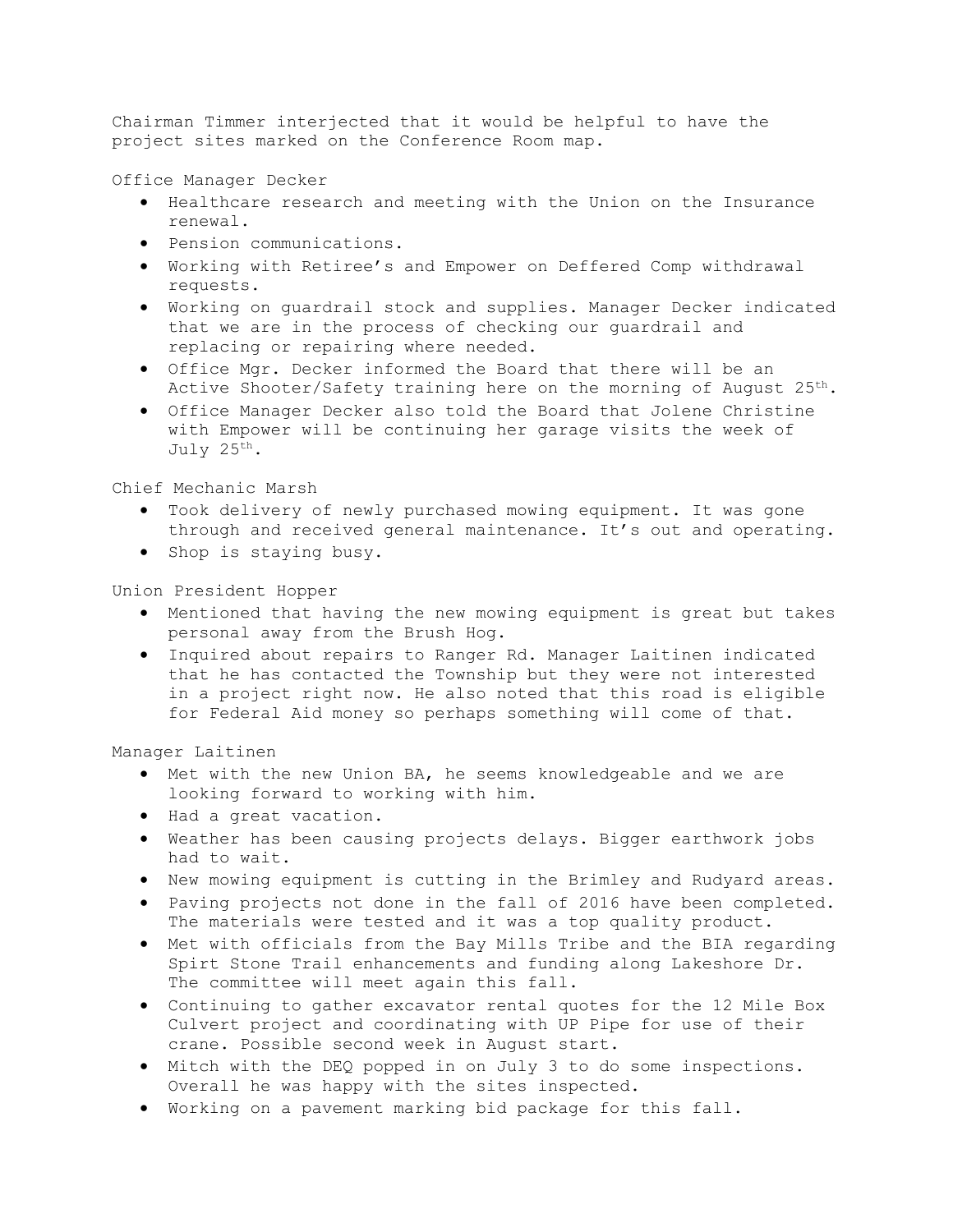- Submitting the 9 Mile box culvert job project application for letting in the fall and spring 2018 construction.
- Continuing to work on Township Road Contracts.
- Manager Laitinen reported that he will be in Lansing next week for the Wetland Banking Board Committee meeting.
- The Office was contacted by Jay Gage, he is with Senator Stabenow's office and they are interested in information on the Paradise Garage site. A meeting will be set up to meet in the near future.

## **NEW BUSINESS**

Staffing Discussion

Manager Laitinen informed the Board of three recent retirements' and two more pending this fall. He also mentioned the the Eckerman Garage has been carrying up to four temps during the winter and he would like to get away from that. He requested authorization to proceed with 6 new hires to replace those retiring and bring the Eckerman garage staff numbers more in line with past practice.

Commissioner Ormsbee indicated that at this time he can justify replacing the four positions opened up by retirements but thinks we should hold off on additional hiring right now.

Manager Laitinen asked if the Board would consider a fifth person for the Goetzville garage keeping in mind that the State has reinstated the night shift there.

**MOTION** by Commissioner Ormsbee **SECONDED** by Commissioner Gagnon to authorize Manager Laitinen to advertise to hire four new fulltime employees now, possibly more once the Union Contract is settled.

#### **MOTION CARRIED**

**OLD BUSINESS** None

### **COUNTY COMMISSIONERS'COMMENTS** None

## **PUBLIC COMMENTS:**

Office Manager Decker mentioned that the decision was made to go with all fiberglass snow stakes. He also mentioned that the electricians have been working on correcting the wiring in both the office and garage building and getting the office on the generator panel so it can operate in the event of a power outage.